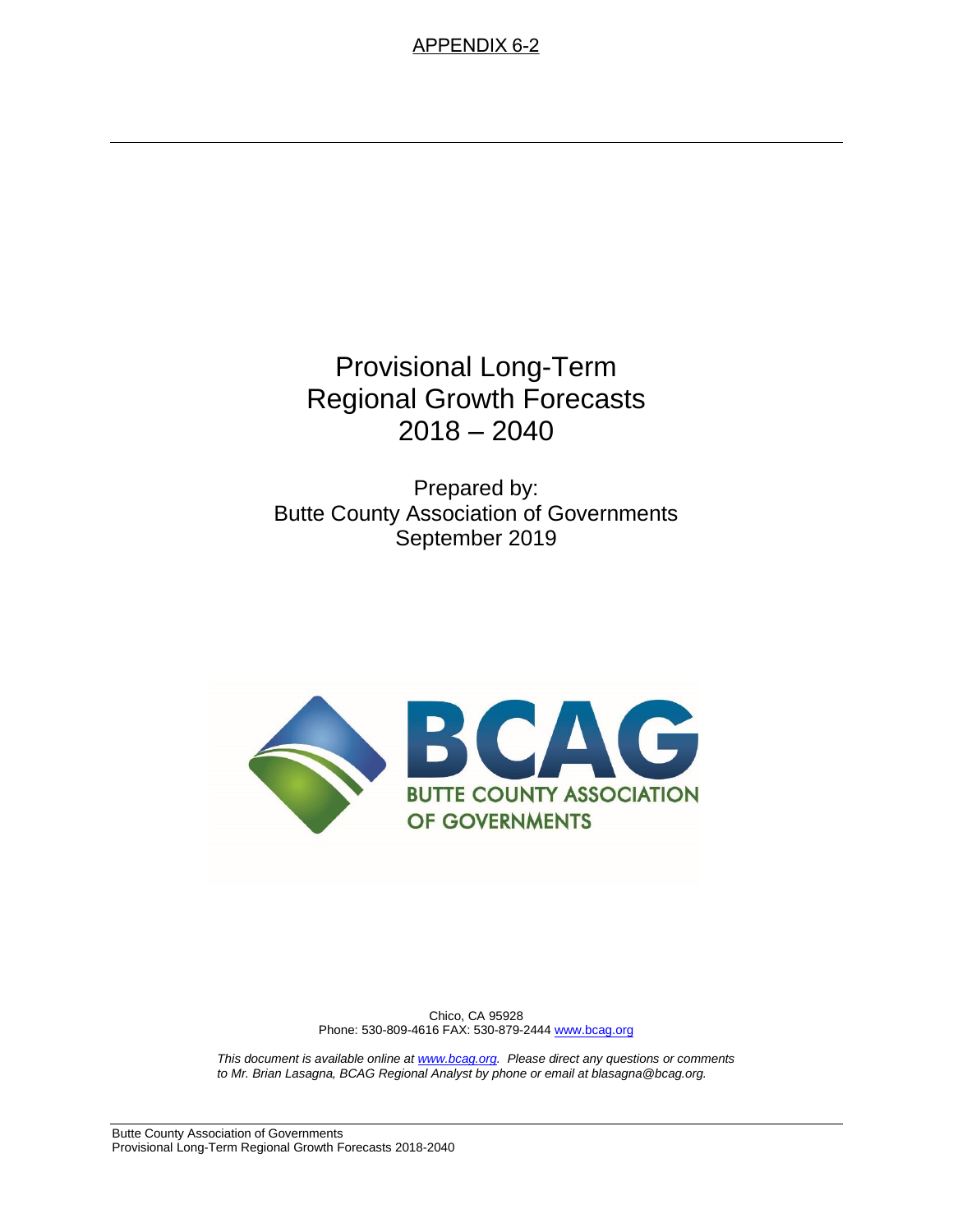# **TABLE OF CONTENTS**

# **INDEX OF TABLES**

### **APPENDICE**

**Appendix A: Housing and Population Assumptions**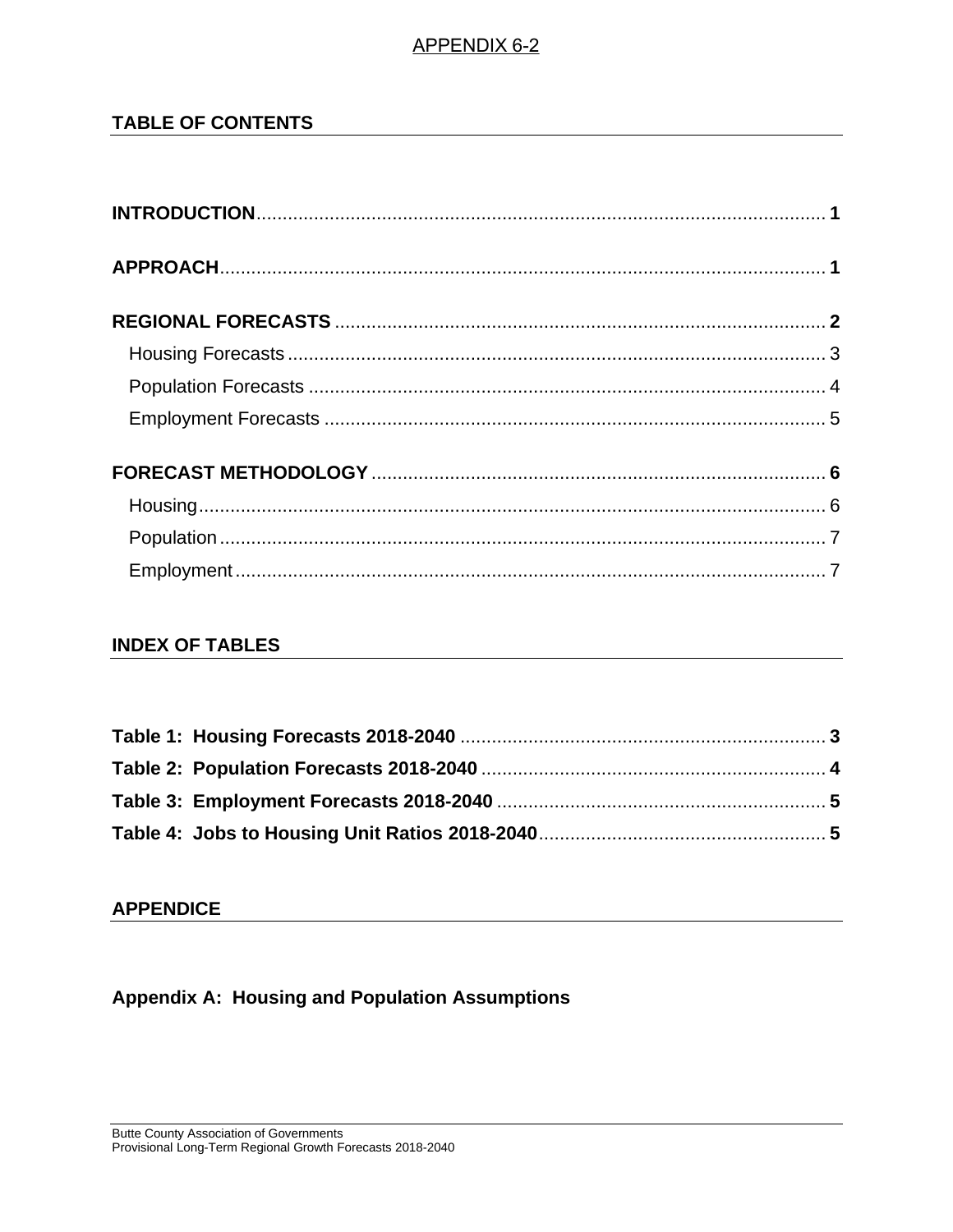# **INTRODUCTION**

Approximately every four years, the Butte County Association of Governments (BCAG) prepares long-term regional growth forecasts of housing, population, and employment for the Butte County area. Once prepared, the forecasts are utilized in developing BCAG's Regional Transportation Plan (RTP), Sustainable Communities Strategy (SCS), Air Quality Conformity Determination, and Regional Housing Needs Plan and provides data support for BCAG's regional Travel Demand Model. Local land use planning agencies may also elect to utilize the forecasts for preparing district plans or city and county long range plans.

The forecasts have been prepared as the Camp Fire related impacts to population, housing, and employment are still being assessed. Therefore, these figures are provisional. Concurrently, BCAG has undertaken an effort to better understand these impacts and the associated changes to planning assumptions resulting from the Camp Fire with the preparation of a Post-Camp Fire Regional Population and Transportation Study. It is anticipated the study will be completed in early 2021, at which time the regional forecasts will be revised.

As in the past, the forecasts have been developed by BCAG in consultation with its Planning Directors Group which consists of representatives from each of BCAG's local jurisdiction members and the Butte Local Agency Formation Commission. Each of the local jurisdictions provided valuable input regarding anticipated development and related growth within their respective planning areas.

A low, medium, and high scenario has been developed for each forecast of housing, population, and employment. The use of these scenarios provides for increased flexibility when utilizing the forecast for long-term planning and alleviates some of the uncertainty inherent in long range projections.

As stated above, the regional growth forecasts will be revised upon completion of the Post-Camp Fire Regional Population and Transportation Study and incorporated into the development of BCAG's 2024 RTP/SCS.

# **APPROACH**

The growth forecasts presented in this document represent an update of the 2014-2040 forecasts developed during the 2014/15 fiscal year and include a revised methodology which considers the latest California Department of Finance (DOF) population projections and estimates, California Employment Development Department (EDD) job estimates, past housing production by the local jurisdictions, and preliminary housing unit loss and population re-distribution estimates resulting from the Camp Fire. As presented, the forecasts meet both state and federal transportation planning requirements.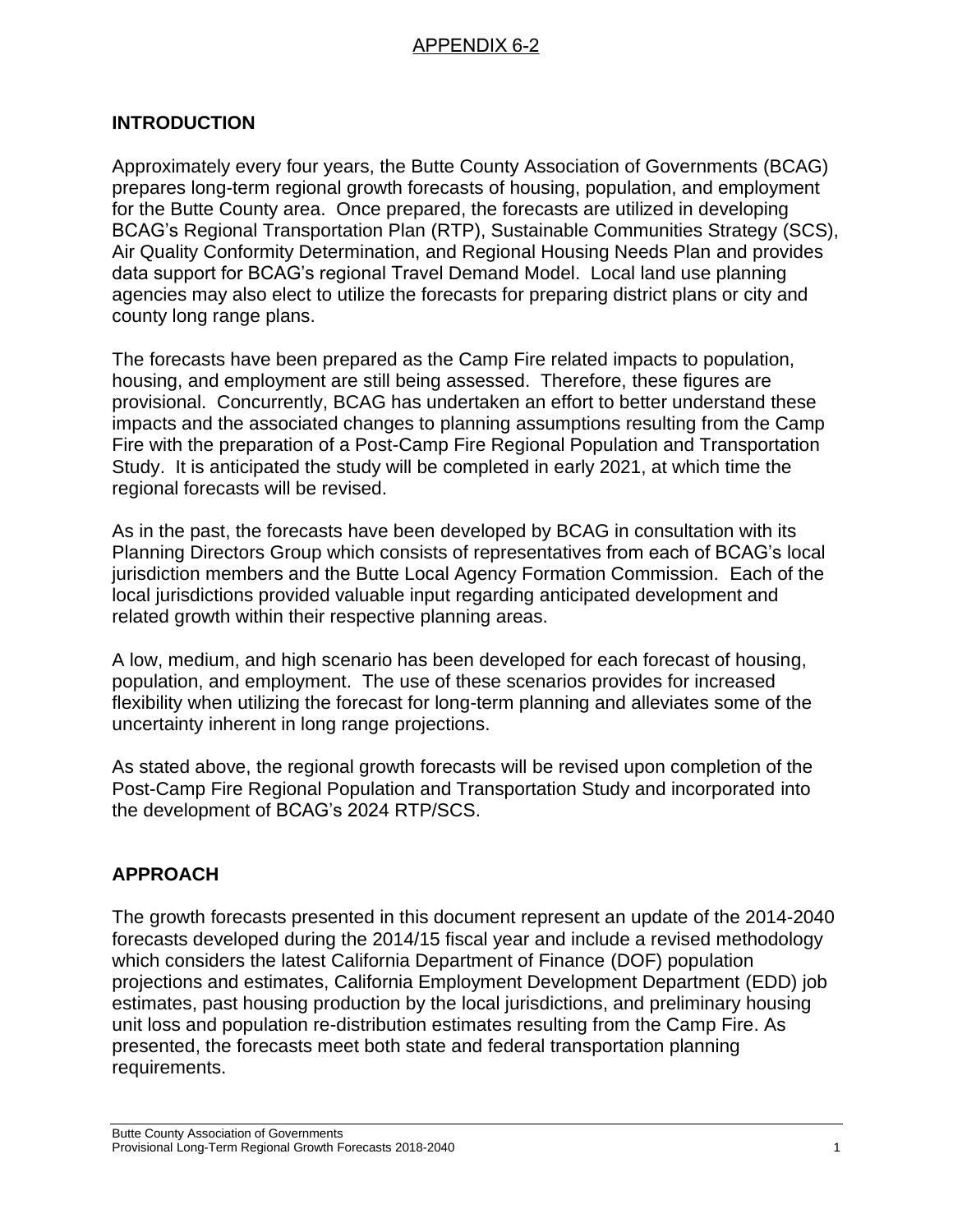# **REGIONAL FORECASTS**

In comparison to the regional forecast prepared by BCAG in 2014, the 2018 forecast presents a significantly slower growth trend. Compound annual growth rates (CAGR) for the 2018 forecasts (2018-2040) range from 0.48% to 0.88% for housing, compared to the 1.17% to 1.57% CAGR prepared in 2014 (2014-2040). This represents a 50% decrease for the medium scenario.

As observed in BCAG's past forecasts, the City of Chico is expected to see the greatest growth in housing units, followed by the unincorporated areas of Butte County and the City of Oroville. As a temporary place holder, the Town of Paradise has been given a range of housing recovery, due to the Camp Fire, at 69% (low scenario) to 106% (high scenario). As previously mentioned, these figures will be updated upon completion of the Post-Camp Fire Regional Population and Transportation Study.

In terms of population, the cities of Chico and Oroville show a significant increase between 2018 and 2020 as a result of the re-distribution of people associated with the Camp Fire with this trend reversing into 2025. By the year 2030, Chico and Oroville are again gaining in population. In contrast, the Town of Paradise shows significant growth for the 2020-2025 period. The cities of Biggs and Gridley are each projected to increase by over 40% for the long-term planning period.

Employment exceeded forecasts prepared in 2014 with a job to housing unit ratio of 0.83 achieved for 2018, compared to the 0.78 projected ratio included in 2014. In 2020, this ratio continues to increase to 0.96 as a result of the housing loss associated with the Camp Fire. By the year 2030, the area returns to its historic ratio of 0.80 and this continues into the horizon year of 2040.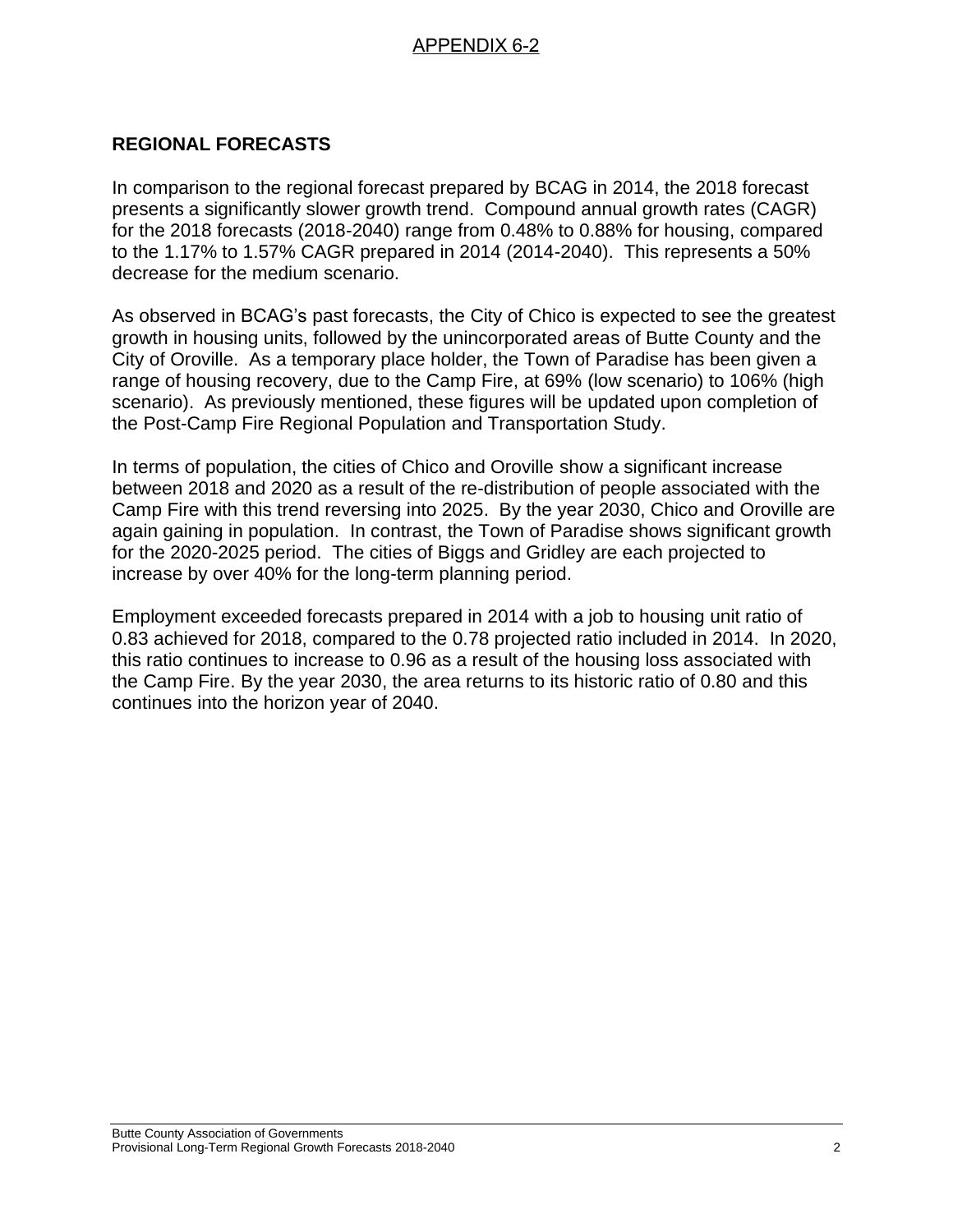#### **Table 1: Housing Forecasts 2018-2040**

#### **Low Scenario**

| Jurisdiction <sup>^</sup>    | 2018*  | 2020   | 2025   | 2030   | 2035    | 2040    | <b>Total</b><br><b>Increase</b><br>2018-2040 2018-2040 | <b>Percent</b><br><b>Increase</b> | Compound<br><b>Annual Growth</b><br>Rate (CAGR)<br>2018-2040 |
|------------------------------|--------|--------|--------|--------|---------|---------|--------------------------------------------------------|-----------------------------------|--------------------------------------------------------------|
| <b>Biggs</b>                 | 692    | 711    | 761    | 805    | 839     | 920     | 228                                                    | 33%                               | 1.30%                                                        |
| Chico                        | 39,810 | 40.594 | 42,317 | 43.809 | 44.993  | 47,767  | 7,957                                                  | 20%                               | 0.83%                                                        |
| Gridley                      | 2,517  | 2,593  | 2,799  | 2,978  | 3,120   | 3,453   | 936                                                    | 37%                               | 1.45%                                                        |
| Oroville                     | 7,333  | 7,467  | 7,841  | 8,165  | 8,422   | 9,024   | 1,691                                                  | 23%                               | 0.95%                                                        |
| Paradise                     | 13.091 | 1.856  | 5.035  | 7.000  | 8,038   | 8,994   | $-4,097$                                               | $-31%$                            | $-1.69%$                                                     |
| Unincorporated <sup>11</sup> | 35,910 | 33,256 | 35,333 | 36,916 | 38,029  | 40,232  | 4,322                                                  | 12%                               | 0.52%                                                        |
| <b>Total County</b>          | 99,353 | 86.477 | 94.087 | 99,673 | 103.442 | 110.391 | 11,038                                                 | 11%                               | 0.48%                                                        |

#### **Medium Scenario**

| Jurisdiction <sup>^</sup>    | 2018*  | 2020   | 2025   | 2030    | 2035    | 2040    | Total<br><b>IIncrease</b><br>2018-2040 2018-2040 | <b>IPercent</b><br>IIncrease | Compound<br><b>Annual Growth</b><br>Rate (CAGR)<br>2018-2040 |
|------------------------------|--------|--------|--------|---------|---------|---------|--------------------------------------------------|------------------------------|--------------------------------------------------------------|
| <b>Biggs</b>                 | 692    | 718    | 790    | 853     | 903     | 948     | 256                                              | 37%                          | 1.44%                                                        |
| Chico                        | 39,810 | 40.689 | 43.168 | 45,314  | 47.018  | 48,574  | 8,764                                            | 22%                          | 0.91%                                                        |
| Gridley                      | 2,517  | 2,622  | 2,920  | 3.177   | 3.381   | 3,567   | 1,050                                            | 42%                          | 1.60%                                                        |
| Oroville                     | 7.333  | 7.524  | 8,062  | 8,528   | 8.898   | 9,236   | 1,903                                            | 26%                          | 1.05%                                                        |
| Paradise                     | 13.091 | 1,916  | 6.490  | 9,318   | 10.811  | 11,347  | $-1.744$                                         | $-13%$                       | $-0.65%$                                                     |
| Unincorporated <sup>11</sup> | 35.910 | 33.460 | 36.449 | 38.726  | 40.328  | 41.563  | 5,653                                            | 16%                          | 0.67%                                                        |
| <b>Total County</b>          | 99,353 | 86,929 | 97.879 | 105.916 | 111,339 | 115.235 | 15,882                                           | 16%                          | 0.68%                                                        |

#### **High Scenario**

| Jurisdiction <sup>^</sup>    | 2018*  | 2020   | 2025    | 2030    | 2035    | 2040    | Total<br>IIncrease<br>2018-2040 2018-2040 | <b>IPercent</b><br>IIncrease | <b>Compound</b><br><b>Annual Growth</b><br>Rate (CAGR)<br>2018-2040 |
|------------------------------|--------|--------|---------|---------|---------|---------|-------------------------------------------|------------------------------|---------------------------------------------------------------------|
| <b>Biggs</b>                 | 692    | 725    | 821     | 905     | 971     | 978     | 286                                       | 41%                          | 1.59%                                                               |
| Chico                        | 39,810 | 40,792 | 44.088  | 46,943  | 49,209  | 49,446  | 9,636                                     | 24%                          | 0.99%                                                               |
| Gridley                      | 2,517  | 2.654  | 3.049   | 3,391   | 3,663   | 3,692   | 1,175                                     | 47%                          | 1.76%                                                               |
| Oroville                     | 7,333  | 7,586  | 8.301   | 8.921   | 9,413   | 9,465   | 2,132                                     | 29%                          | 1.17%                                                               |
| Paradise                     | 13,091 | 1,980  | 8,064   | 11,824  | 13,809  | 13,891  | 800                                       | 6%                           | 0.27%                                                               |
| Unincorporated <sup>11</sup> | 35,910 | 33,681 | 37,656  | 40,684  | 42,814  | 43,003  | 7,093                                     | 20%                          | 0.82%                                                               |
| <b>Total County</b>          | 99,353 | 87.418 | 101,980 | 112,668 | 119,880 | 120.474 | 21,121                                    | 21%                          | 0.88%                                                               |

\* Source: *State of California, Department of Finance, E-5 Population and Housing Estimates for Cities, Counties and the State, 2010-2019, with 2010 Benchmark. Sacramento, California, May 2019.*

#### Notes:

^ Jurisdictional figures reflect anticipated new growth within the anticipated boundaries of each jurisdiction and do not reflect future annexation of existing units or as-yet-unbuilt new units in unincorporated areas to the respective cities. Assumptions about future boundaries are not intended by BCAG to be interpreted as factors limiting such jurisdictions' future boundaries.

^^ Unincorporated Butte County figures exclude forecasted growth identified in the Butte County General Plan 2030 - Environmental Impact Report as Bell Muir/Chico Area, Doe Mill/Honey Run Specific Plan, Thermolito Afterbay, Biggs Area, and Gridley Area and includes shared growth (50%) of Thermalito, Southern Oroville and Eastern Oroville.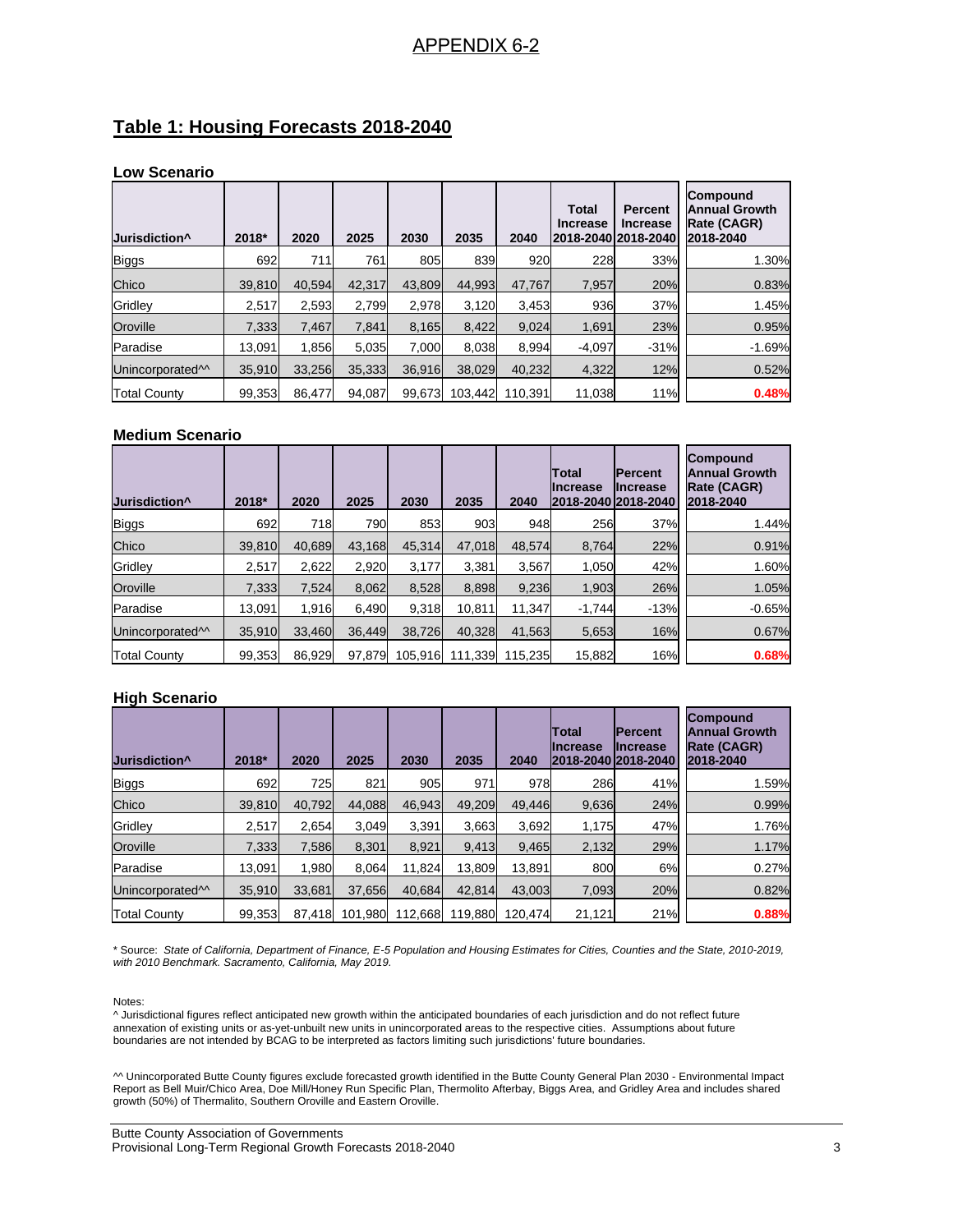# **Table 2: Population Forecasts 2018-2040**

#### **Low Scenario**

| Jurisdiction <sup>^</sup>    | 2018*   | 2020    | 2025    | 2030    | 2035    | 2040    | Total<br><b>Increase</b> | <b>Percent</b><br><b>Increase</b><br>2018-2040 2018-2040 | <b>Compound</b><br><b>Annual Growth</b><br>Rate (CAGR)<br>2018-2040 |
|------------------------------|---------|---------|---------|---------|---------|---------|--------------------------|----------------------------------------------------------|---------------------------------------------------------------------|
| <b>Biggs</b>                 | 1.894   | 2,103   | 2.148   | 2,221   | 2.303   | 2.519   | 625                      | 33%                                                      | 1.30%                                                               |
| Chico                        | 92.861  | 111,631 | 105.472 | 104,133 | 105.550 | 111.421 | 18,560                   | 20%                                                      | 0.83%                                                               |
| Gridley                      | 6,921   | 7.398   | 7.809   | 8,222   | 8.590   | 9,494   | 2,573                    | 37%                                                      | 1.45%                                                               |
| Oroville                     | 18.091  | 21.934  | 20.757  | 20.552  | 20.904  | 22.264  | 4,173                    | 23%                                                      | 0.95%                                                               |
| Paradise                     | 26.423  | 4,880   | 11.342  | 14,585  | 16,380  | 18.154  | $-8,269$                 | $-31%$                                                   | $-1.69%$                                                            |
| Unincorporated <sup>11</sup> | 81.706  | 79.569  | 81.981  | 84.456  | 86,670  | 91.541  | 9,835                    | 12%                                                      | 0.52%                                                               |
| <b>Total County</b>          | 227.896 | 227.515 | 229.508 | 234,169 | 240.398 | 255.392 | 27,496                   | 12%                                                      | 0.52%                                                               |

#### **Medium Scenario**

| Jurisdiction <sup>^</sup>    | 2018*   | 2020    | 2025    | 2030    | 2035    | 2040    | Total<br>IIncrease | <b>Percent</b><br><b>Increase</b><br>2018-2040 2018-2040 | <b>Compound</b><br><b>Annual Growth</b><br>Rate (CAGR)<br>2018-2040 |
|------------------------------|---------|---------|---------|---------|---------|---------|--------------------|----------------------------------------------------------|---------------------------------------------------------------------|
| Biggs                        | 1.894   | 2.123   | 2,230   | 2.354   | 2.477   | 2,595   | 701                | 37%                                                      | 1.44%                                                               |
| Chico                        | 92.861  | 111.892 | 107.593 | 107.712 | 110.301 | 113.303 | 20.442             | 22%                                                      | 0.91%                                                               |
| Gridley                      | 6,921   | 7.482   | 8,144   | 8,770   | 9,308   | 9,810   | 2,889              | 42%                                                      | 1.60%                                                               |
| Oroville                     | 18.091  | 22.102  | 21.342  | 21.466  | 22.086  | 22.785  | 4,694              | 26%                                                      | 1.05%                                                               |
| Paradise                     | 26.423  | 5,037   | 14,619  | 19,413  | 22.031  | 22,902  | $-3,521$           | $-13%$                                                   | $-0.65%$                                                            |
| Unincorporated <sup>11</sup> | 81.706  | 80.057  | 84.570  | 88.597  | 91.910  | 94.569  | 12,863             | 16%                                                      | 0.67%                                                               |
| <b>Total County</b>          | 227.896 | 228.694 | 238.497 | 248.313 | 258.113 | 265.964 | 38,068             | 17%                                                      | 0.70%                                                               |

#### **High Scenario**

| Jurisdiction <sup>^</sup>    | 2018*   | 2020    | 2025    | 2030    | 2035    | 2040    | <b>Total</b><br><b>Increase</b> | <b>Percent</b><br><b>Increase</b><br>2018-2040 2018-2040 | <b>Compound</b><br><b>Annual Growth</b><br><b>Rate (CAGR)</b><br>2018-2040 |
|------------------------------|---------|---------|---------|---------|---------|---------|---------------------------------|----------------------------------------------------------|----------------------------------------------------------------------------|
| <b>Biggs</b>                 | 1.894   | 2,145   | 2,318   | 2,498   | 2,665   | 2,677   | 783                             | 41%                                                      | 1.59%                                                                      |
| Chico                        | 92.861  | 112.174 | 109.886 | 111.583 | 115.440 | 115.338 | 22.477                          | 24%                                                      | 0.99%                                                                      |
| Gridley                      | 6,921   | 7,573   | 8,506   | 9,363   | 10,085  | 10.151  | 3,230                           | 47%                                                      | 1.76%                                                                      |
| Oroville                     | 18.091  | 22,283  | 21.976  | 22.455  | 23.364  | 23.350  | 5,259                           | 29%                                                      | 1.17%                                                                      |
| Paradise                     | 26,423  | 5,207   | 18,164  | 24,634  | 28,142  | 28,038  | 1,615                           | 6%                                                       | 0.27%                                                                      |
| Unincorporated <sup>11</sup> | 81.706  | 80,585  | 87.370  | 93,077  | 97,576  | 97.844  | 16,138                          | 20%                                                      | 0.82%                                                                      |
| <b>Total County</b>          | 227.896 | 229.968 | 248.219 | 263.610 | 277.271 | 277.397 | 49.501                          | 22%                                                      | 0.90%                                                                      |

\* Source: *State of California, Department of Finance, E-5 Population and Housing Estimates for Cities, Counties and the State, 2010-2019, with 2010 Benchmark. Sacramento, California, May 2019.*

Notes:

^Jurisdictional figures reflect anticipated new growth within the anticipated boundaries of each jurisdiction and do not reflect future annexation of existing units or as-yet-unbuilt new units in unincorporated areas to the respective cities. Assumptions about future boundaries are not intended by BCAG to be interpreted as factors limiting such jurisdictions' future boundaries.

^^ Unincorporated Butte County figures exclude forecasted growth identified in the Butte County General Plan 2030 - Environmental Impact Report as Bell Muir/Chico Area, Doe Mill/Honey Run Specific Plan, Thermolito Afterbay, Biggs Area, and Gridley Area and includes shared growth (50%) of Thermalito, Southern Oroville and Eastern Oroville.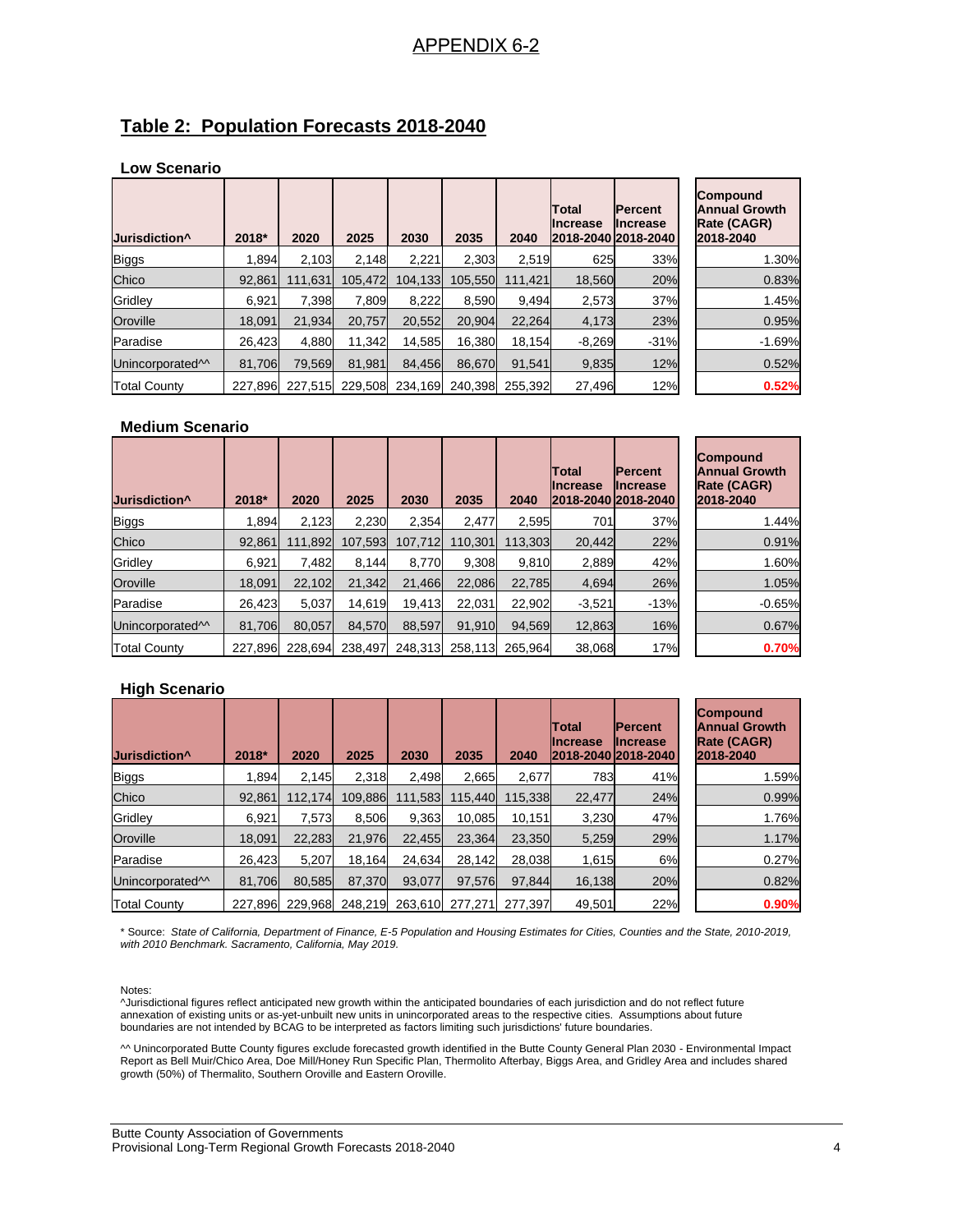# **Table 3: Employment Forecasts 2018-2040**

**Low Scenario** 

| <b>Jurisdiction</b> | 2018*  | 2020   | 2025   | 2030   | 2035   | 2040   | <b>Total</b><br><b>Increase</b><br>2018-2040 | <b>Percent</b><br><b>Increase</b><br>2018-2040 |
|---------------------|--------|--------|--------|--------|--------|--------|----------------------------------------------|------------------------------------------------|
| <b>Butte County</b> | 82,900 | 83.018 | 80,915 | 79,738 | 82,753 | 88.313 | 5,413                                        | 7%                                             |

#### **Medium Scenario**

| <b>Jurisdiction</b> | 2018*  | 2020   | 2025   | 2030   | 2035   | 2040   | lTotal<br><b>Ilncrease</b><br>2018-2040 | <b>IPercent</b><br><b>Ilncrease</b><br>2018-2040 |
|---------------------|--------|--------|--------|--------|--------|--------|-----------------------------------------|--------------------------------------------------|
| <b>Butte County</b> | 82.900 | 83.452 | 84.176 | 84.733 | 89,071 | 92.188 | 9.288                                   | 11%                                              |

#### **High Scenario**

| <b>Jurisdiction</b> | 2018*  | 2020   | 2025   | 2030   | 2035   | 2040   | <b>Total</b><br><b>Increase</b><br>2018-2040 | <b>IPercent</b><br><b>Ilncrease</b><br>2018-2040 |
|---------------------|--------|--------|--------|--------|--------|--------|----------------------------------------------|--------------------------------------------------|
| <b>Butte County</b> | 82.900 | 83.921 | 87,703 | 90,135 | 95.904 | 96,379 | 13,479                                       | 16%                                              |

# **Table 4: Jobs (Non-Farm) to Housing Unit Ratios 2018-2040**

| Factor            | 2018* | 2020  | 2025 | 2030 | 2035 | 2040 |
|-------------------|-------|-------|------|------|------|------|
| Jobs/Housing Unit | 0.83  | ا96.ر | 0.86 | 0.80 | 0.80 | 0.80 |

\* Source: *State of California, Department of Finance, E-5 Population and Housing Estimates for Cities, Counties and the State, 2010-2019, with 2010 Benchmark. Sacramento, California, May 2019. California Employment Development Department, Industry Employment & Labor Force - by Annual Average, March 2018 Benchmark, for Butte County (Chico MSA).*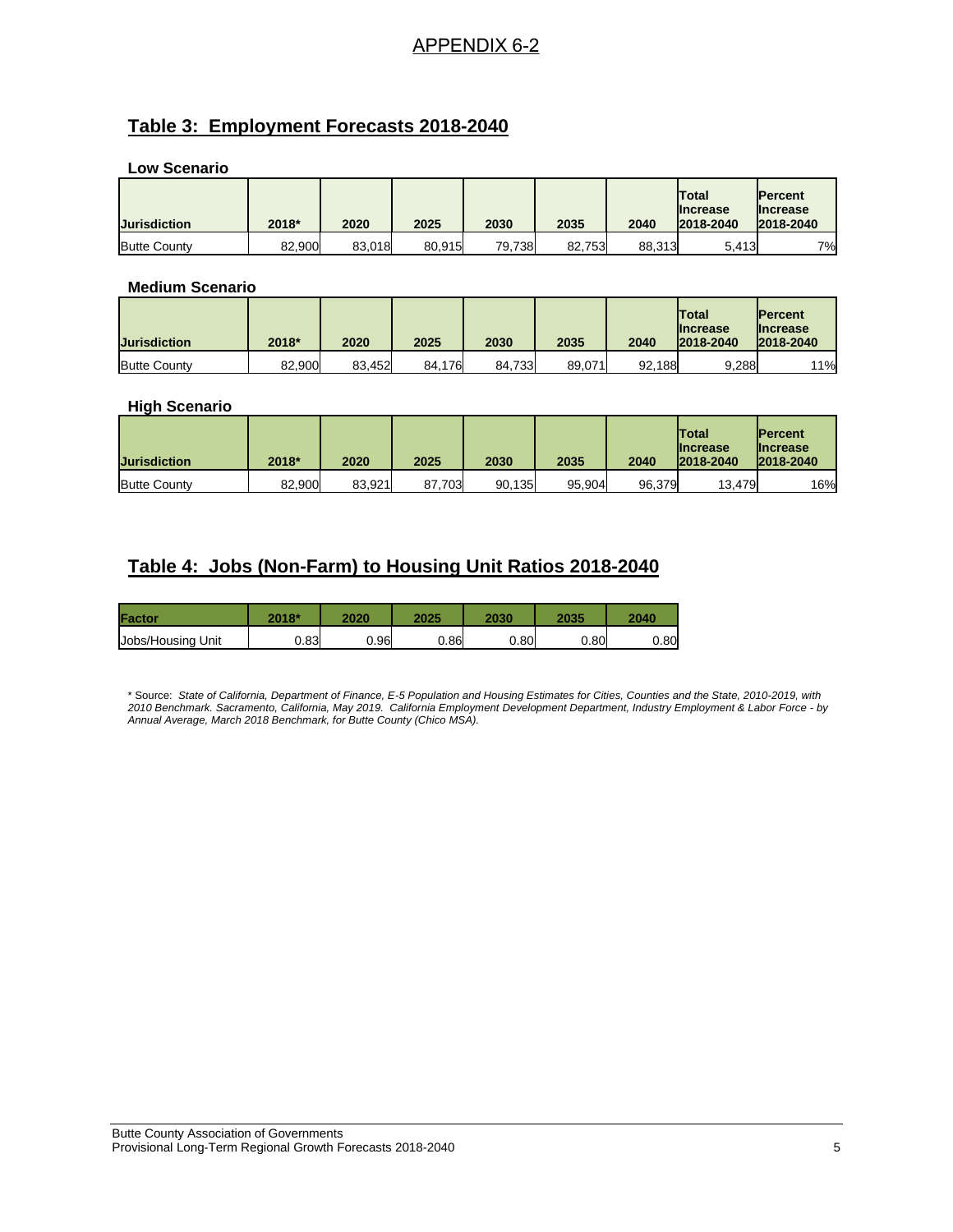# **FORECAST METHODOLOGY**

BCAG has prepared the forecasts using professionally accepted methodologies for long-range forecasting. Utilizing a "top down" approach, long-term projections prepared by the DOF were consulted for Butte County and used to re-establish control totals for the region. Additionally, a variety of data sources, including input from local jurisdictions, were reviewed and inserted at the local jurisdiction level, therefore incorporating a "bottom up" approach. Adjustments were made to compensate for the re-distribution and re-population of the Camp Fire burn area. Forecasts were then allocated into five-year increments until the year 2040. Lastly, low, medium, and high scenarios were prepared for each forecasted category.

#### **HOUSING**

The latest DOF long range projections, as of January 2018, were analyzed for the period 2018-2040 for the Butte County region. These projections estimate that the Butte County region will add ~16,600 new housing units over the next 22 years. This information was used to establish the control total for BCAG's medium forecast scenario.

BCAG then prepared an update of the 2014 BCAG growth forecasts utilizing 2018 base line data and the long-range forecasts from DOF. A base allocation of units at the jurisdictional level was built on each jurisdiction's share of regional growth contained in the 2014-2040 forecasts and then balanced to historical building permit data for the 2000-2017 period. Appendix A provides details and assumptions regarding the county and jurisdiction level adjustments.

A Camp Fire adjustment was then incorporated into the methodology to account for the units lost (~14,500) within the burn area. An initial 75% re-build assumption (~10,900 units) was first applied to Town of Paradise and unincorporated portions of the burn area, followed by a secondary re-distribution of 20% (~2,900) units to all jurisdictions using the base allocation method.

The units developed at the jurisdictional level for the base allocation and Camp Fire adjustment were then combined resulting in regional Compound Annual Growth Rate (CAGR) of 0.68%. This information was used to represent the medium forecast scenario. The information was then reviewed by local agency planning staff.

Based on a 0.2 percent incremental change between the established high and medium scenarios, a low and high housing scenario were developed using a CAGR of 0.48% and 0.88%. This incremental change is identical to that included with the 2014 forecasts.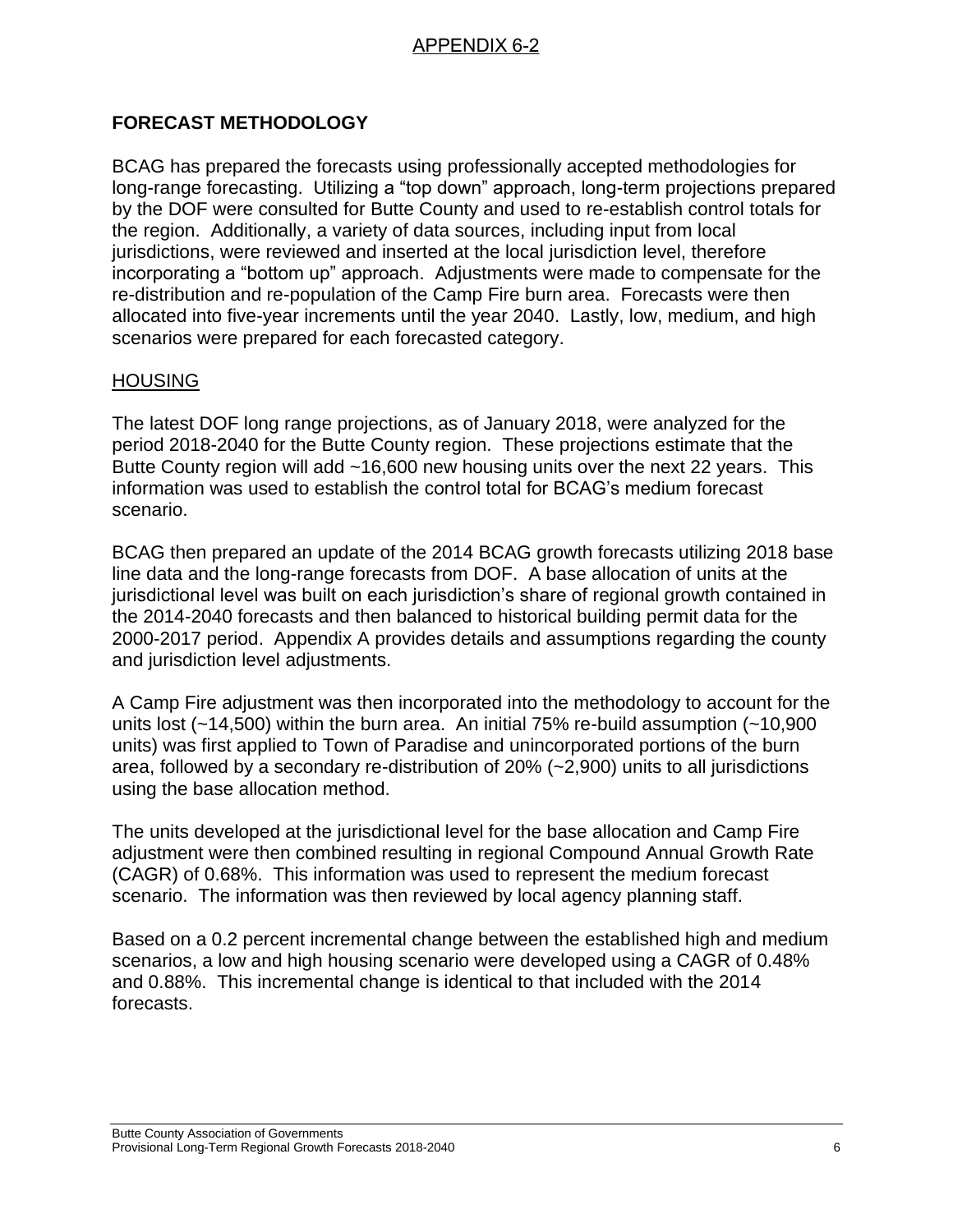### POPULATION

Population forecasts were prepared by applying the 2018 average persons per housing unit to the housing unit forecasts. This method allows for the capture of variations in household size for each jurisdiction. As with the housing unit forecasts, a Camp Fire adjustment was made. This adjustment incorporates 2019 post-Camp Fire person per housing unit numbers then assumes 2018 averages will be re-established by the year 2040.

#### EMPLOYMENT

Employment forecasts were prepared at the regional/county level only and are based on a ratio of jobs per housing unit.

Baseline 2018 and historical employment data was obtained from the California Employment Development Department (EDD) for the years 1999-2018. The EDD data provide an annual average total of all non-farm jobs for the region. This information was then used in conjunction with DOF housing unit estimates to calculate a ratio of 0.83 jobs per housing unit for the year 2018 and a ratio of 0.80 20-year (1999-2018) average.

The 20-year ratio was applied to the years 2035-2040 based on the long-term historical average. Year 2020 (0.82) and 2030 (0.81) represent a linear reduction of the 2018 average.

The ratios for year 2020 and 2025 are based on employment information from EDD which shows minimal job loss within the region as a result of the Camp Fire. These numbers, in conjunction with the regional housing losses, drive the ratio up to 0.96 for the 2020 period then return to 0.86 in 2025 as housing begins to rebound.

Lastly, the jobs to housing unit ratio developed for each 5-year period was applied to all scenarios.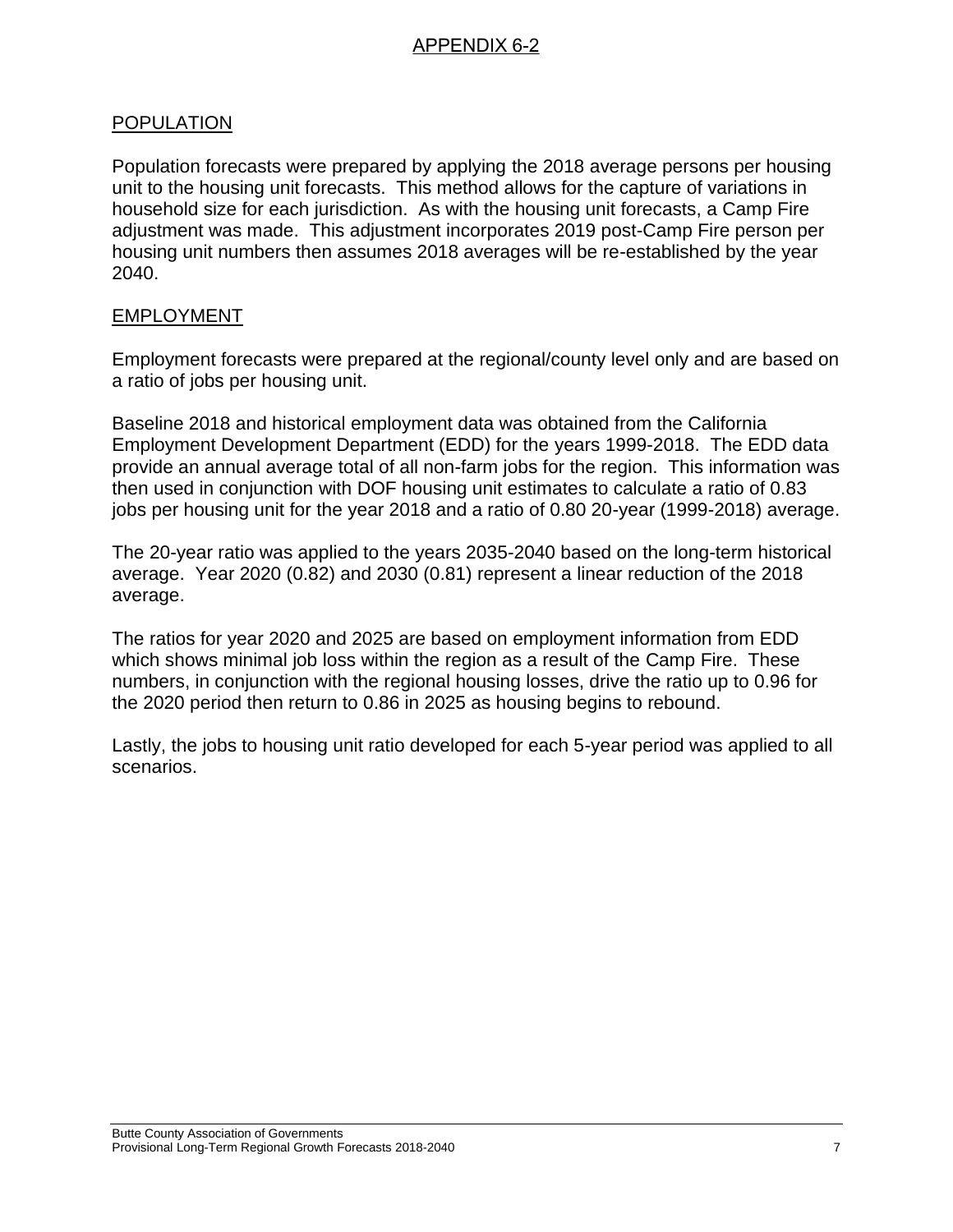# **Appendix A**

#### Housing Assumptions

# *Share of Regional Growth (Base Allocation)*

|                     | А                        | в                                                       |  | с                        |
|---------------------|--------------------------|---------------------------------------------------------|--|--------------------------|
| <b>Jurisdiction</b> | 2014<br><b>Forecasts</b> | <b>Building</b><br>Permit<br>History<br>$(2000 - 2017)$ |  | 2018<br><b>Forecasts</b> |
| <b>Biggs</b>        | 2.0%                     | 0.6%                                                    |  | 1.3%                     |
| Chico               | 39.3%                    | 50.7%                                                   |  | 45.0%                    |
| Gridley             | 7.4%                     | 3.5%                                                    |  | 5.4%                     |
| Oroville            | 14.4%                    | 4.9%                                                    |  | 9.7%                     |
| Paradise            | 6.3%                     | 5.0%                                                    |  | 5.6%                     |
| Unincorporated      | 30.6%                    | 35.3%                                                   |  | 33.0%                    |
| <b>Total County</b> | 100.0%                   | 100.0%                                                  |  | 100.0%                   |

- A. Share of regional growth used in BCAG's 2014-2040 Long-Term Regional Growth Forecasts
- B. Share of regional growth based on each jurisdiction's building permit history for the 2000-2017 period
- C. Share of regional growth developed for BCAG's 2018-2040 Long-Term Regional Growth Forecasts. Formula (A+B)/2=C

|                     | A                                                              | в                                                            | C                             | D                                                                                 | E                                              | F                                                                               | G                                    | н                                                   |                                                          |
|---------------------|----------------------------------------------------------------|--------------------------------------------------------------|-------------------------------|-----------------------------------------------------------------------------------|------------------------------------------------|---------------------------------------------------------------------------------|--------------------------------------|-----------------------------------------------------|----------------------------------------------------------|
|                     |                                                                | <b>Base Allocation</b>                                       |                               | <b>Camp Fire Adjustment</b>                                                       |                                                |                                                                                 |                                      |                                                     |                                                          |
| <b>Jurisdiction</b> | <b>Revised 2018</b><br><b>Housing Units</b><br>(Jan. 1, 2018)* | <b>Base</b><br><b>Distribution</b><br>of New<br><b>Units</b> | <b>Base</b><br><b>Housing</b> | <b>Estimated</b><br><b>Housing</b><br><b>Unit Loss</b><br>Unit Growth (Burn Area) | 75% HU Re-<br><b>Build (Burn</b><br>Area Only) | 20%<br>Remaining<br><b>Distribution</b><br>(All<br>Jurisdictions) (Gross Total) | <b>Housing Unit</b><br><b>Growth</b> | <b>Housing</b><br><b>Unit Growth</b><br>(Net Total) | <b>Year 2040</b><br><b>Housing</b><br><b>Unit Totals</b> |
| <b>Biggs</b>        | 692                                                            | 1.3%                                                         | 217                           |                                                                                   |                                                | 38                                                                              | 255                                  | 255                                                 | 947                                                      |
| Chico               | 39,810                                                         | 45.0%                                                        | 7,474                         |                                                                                   |                                                | 1,304                                                                           | 8,779                                | 8,779                                               | 48,589                                                   |
| Gridley             | 2,517                                                          | 5.4%                                                         | 900                           |                                                                                   |                                                | 157                                                                             | 1,058                                | 1,058                                               | 3,575                                                    |
| Oroville            | 7,333                                                          | 9.7%                                                         | 1,604                         |                                                                                   |                                                | 280                                                                             | 1,884                                | 1,884                                               | 9,217                                                    |
| Paradise            | 13,091                                                         | 5.6%                                                         | 937                           | 11,371                                                                            | 8.528                                          | 164                                                                             | 9,629                                | $-1,742$                                            | 11,349                                                   |
| Unincorporated      | 35,910                                                         | 33.0%                                                        | 5,473                         | 3,119                                                                             | 2,339                                          | 955                                                                             | 8,768                                | 5,649                                               | 41,559                                                   |
| Total               | 99,353                                                         | 100.00%                                                      | 16,606                        | 14,490                                                                            | 10,868                                         | 2,898                                                                           | 30,372                               | 15,882                                              | 115,235                                                  |

#### *Camp Fire Adjustment*

\* DOF E-5 City/County Population and Housing Estimates -January 1, 2018 (Updated May 2019)

- A. Year 2018 housing unit total by jurisdiction from DOF E-5 report (May 2019)
- B. Base distribution of units by jurisdictions based on historical housing production and 2014 BCAG forecasts
- C. Base housing unit growth of estimated units over 22-year planning period (2018-2040)